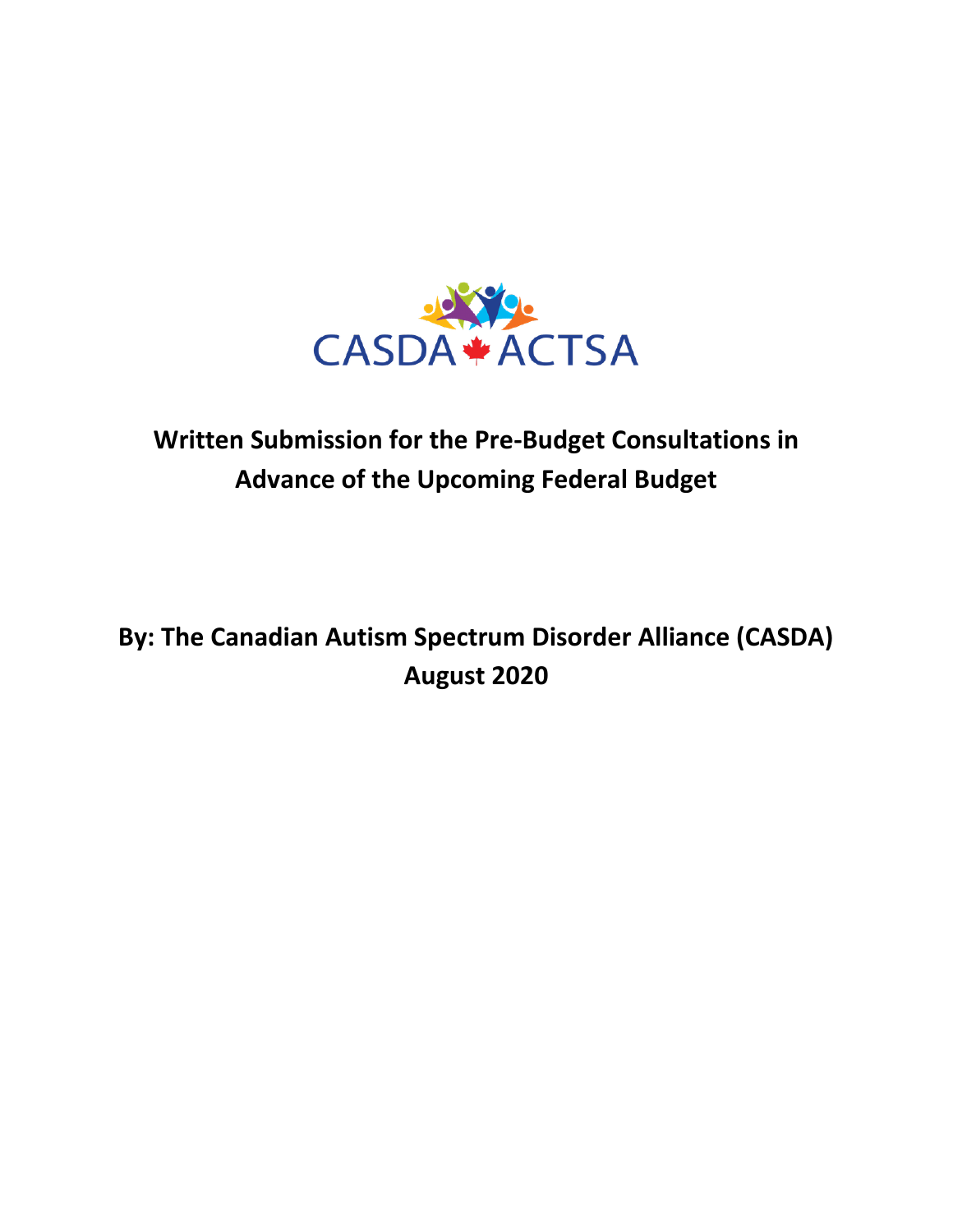#### **I. Recommendations:**

- 1. Present a project plan for a National Autism Strategy (NAS);
	- A. Appoint a senior bureaucrat to lead a NAS, with responsibility for spearheading collaborations between federal, provincial and territorial governments in policy related to autism;
	- B. Implement a cross-government senior civil servant working group in relation to informing a NAS;
	- C. Commit to reforming the Disability Tax Credit.
- 2. Implement targeted consultations on specific issues related to a National Autism Strategy that have not been previously addressed with appropriate amounts of funding and a transparent selection process. Include specific budget lines to enable Autistic Canadians to actively participate in the consultations.
- 3. Appoint an Autism Advisory Panel to support and collaborate with government in relation to the development of a National Autism Strategy with appropriate amounts of funding and a transparent selection process. This needs to include Autistic Canadians and ought to incorporate an intersectional lens in relation to gender, BIPOC, people from rural and remote communities, immigrants and refugees, as well as representation from the LGBTQ+ community.
- 4. Collaborate with Indigenous partners in relation to the creation of a separate, distinctions-based approach to a National Autism Strategy;
	- a. Appoint a lead government representative to activate engagement with First Nations leadership to facilitate the collaboration needed to create a distinct National/Indigenous Autism Strategy.
- 5. Develop a body of evidence regarding the performance of measures in relation to the development of a National Autism Strategy.
- 6. Host federal/provincial/territorial meetings in relation to how the government can assist provinces and territories in working collaboratively to support Autistic Canadians.
- 7. Incorporate strategies to engage institutions and employers to promote best practices for inclusion of Autistic Canadians, building upon current investments for the economic growth in the coming year, and ensuring that the benefits of all economic investments are accessible to Autistic Canadians.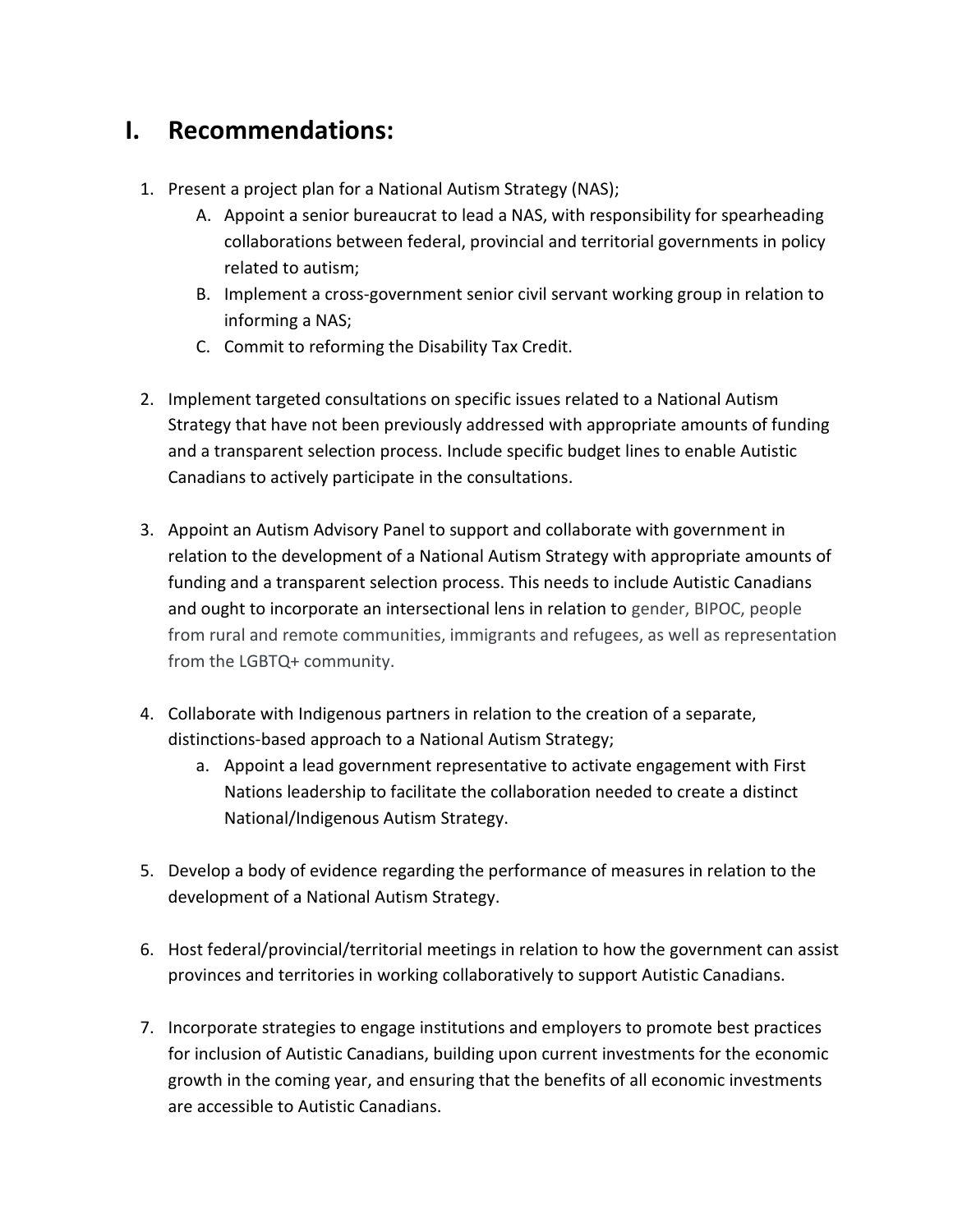### **II. Introduction**

CASDA is pleased to present its 2021 federal budget recommendations to the House of Commons Standing Committee on Finance, with measures to advance the development and implementation of a National Autism Strategy (NAS), all of which are in line with the committee's theme for this year being to "restart the Canadian economy, as it recovers from the COVID-19 pandemic".

On December 9th, 2019, the federal government announced its commitment to developing and implementing a NAS, and has since tasked the Minister of Health, Minister Patty Hajdu and the Minister of Employment, Workforce Development and Disability Inclusion, Minister Carla Qualtrough with leading this vital work.

CASDA is an alliance of autism organizations, service organizations, researchers, professionals and Autistic Canadians. We coordinate national conversations about autism. CASDA was formed in July 2007 shortly after the Senate Committee Report "Pay Now or Pay Later: Autism Families in Crisis". During this time the federal government sent a clear message to the Autism community: Work together with a unified voice. The Autism community responded by forming CASDA. Together, we represent over 500,000 autistic Canadians, their caregivers, researchers, and service providers working to enhance their experience and inclusion as Canadians.

CASDA is asking the government to develop a NAS that is ambitious and far-reaching in its scope and impact. The NAS needs to reach across government and will require careful coordination and buy-in between departments. Together we can develop a more comprehensive suite of actions to improve the quality of life of people on the Autism Spectrum in Canada, and their families.

### **III. COVID-19 and Autistic Canadians**

The COVID-19 pandemic has ravaged the Canadian population, from its attack on our health and well-being to its attack on our economy. As Canada's economy falters, Autistic Canadians are positioned to be one of the most disadvantaged. Autistic Canadians are faced with economic vulnerability, with many young autistics entering into entry level positions, most of which have been drastically influenced by the pandemic, making an already extremely difficult transition from school to the workplace even harder. Additionally, Autistic Canadians often find themselves in short contract positions, which have been severely impacted as a result of COVID-19. With four of five adults with ASD out of the labour force entirely prior to the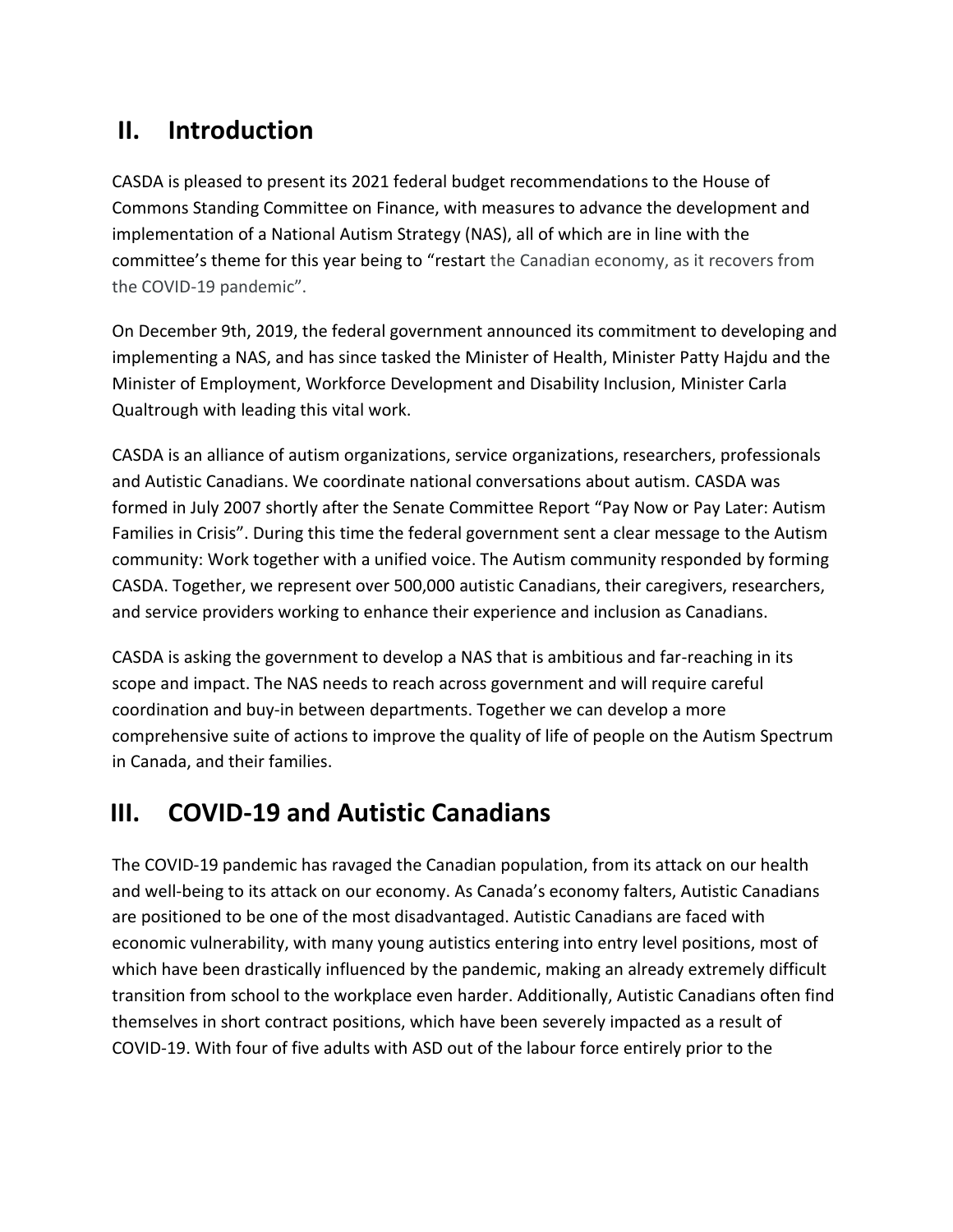pandemic<sup>1</sup>, the reality that these Canadians face is daunting. Time is of the essence to develop and implement a NAS, as without appropriate supports that fit their needs, individuals on the Autism Spectrum and their families will see drastically worse health, education, employment, and quality of life outcomes<sup>2</sup>, a reality that has only been worsened with the onslaught of the COVID-19 pandemic.

Autistic adults represent a large community of individuals with the knowledge and skills that would make them valuable members of the economy when given the opportunity. With the number of Autistic Canadians estimated to be approximately 500,000, these Canadians represent a key community that must be engaged in the process of Canada's economic recovery following the impacts of the COVID-19 pandemic. The development and implementation of a NAS will provide Autistic Canadians the support they need in order to contribute their fair share to economic recovery efforts. By championing Autistic Canadians, they will be champions of Canada's recovery from the aftermath of the COVID-19 pandemic.

### **IV. Explanation of Recommendations:**

CASDA recommends that a NAS be developed to include a full suite of concrete actions that will directly impact the lives of autistic people and their families. Through presenting a project plan for a NAS, the government will begin the process of ensuring that Autistic Canadians have full and equal access to the resources they require to achieve their full potential as members of Canadian society. One of the key first steps to achieving a project plan is committing to "early wins" as outlined in CASDA's *[Roadmap to a National Autism Strategy](https://www.casda.ca/wp-content/uploads/2020/03/Roadmap-to-a-National-Autism-Strategy_CASDA_March-2020.pdf)*. "Early wins" were designed to help the government show clear leadership and commitment right away to a NAS while simultaneously helping Autistic Canadians and their families immediately. Building on the progress from the 2019 budget on the Disability Tax Credit, by committing to its reformation, the government will announce its commitment to tax fairness. Simultaneously, the government should also reach across other government activities and strategies to ensure that Autistic Canadians and their families are taken into consideration even when they are not the primary population being served by a program or policy. To achieve this, CASDA calls for a **cross-**

<sup>&</sup>lt;sup>1</sup> Jennifer Zwicker, Arezou Zaresani, and J. C. Herb Emery, "Describing Heterogeneity of Unmet Needs among Adults with a Developmental Disability: An Examination of the 2012 Canadian Survey on Disability," Research in Developmental Disabilities 65 (June 2017): 1–11, https://doi.org/10.1016/j.ridd.2017.04.003.; Alisha C. Salerno and Regina A. Schuller, "A Mixed-Methods Study of Police Experiences of Adults with Autism Spectrum Disorder in Canada," International Journal of Law and Psychiatry 64 (May 1, 2019): 18–25, https://doi.org/10.1016/j.ijlp.2019.01.002.

<sup>2</sup> Canadian Autism Spectrum Disorder Alliance (CASDA). *Blueprint for a National Autism Spectrum Disorder Strategy*. PDF. March 2019.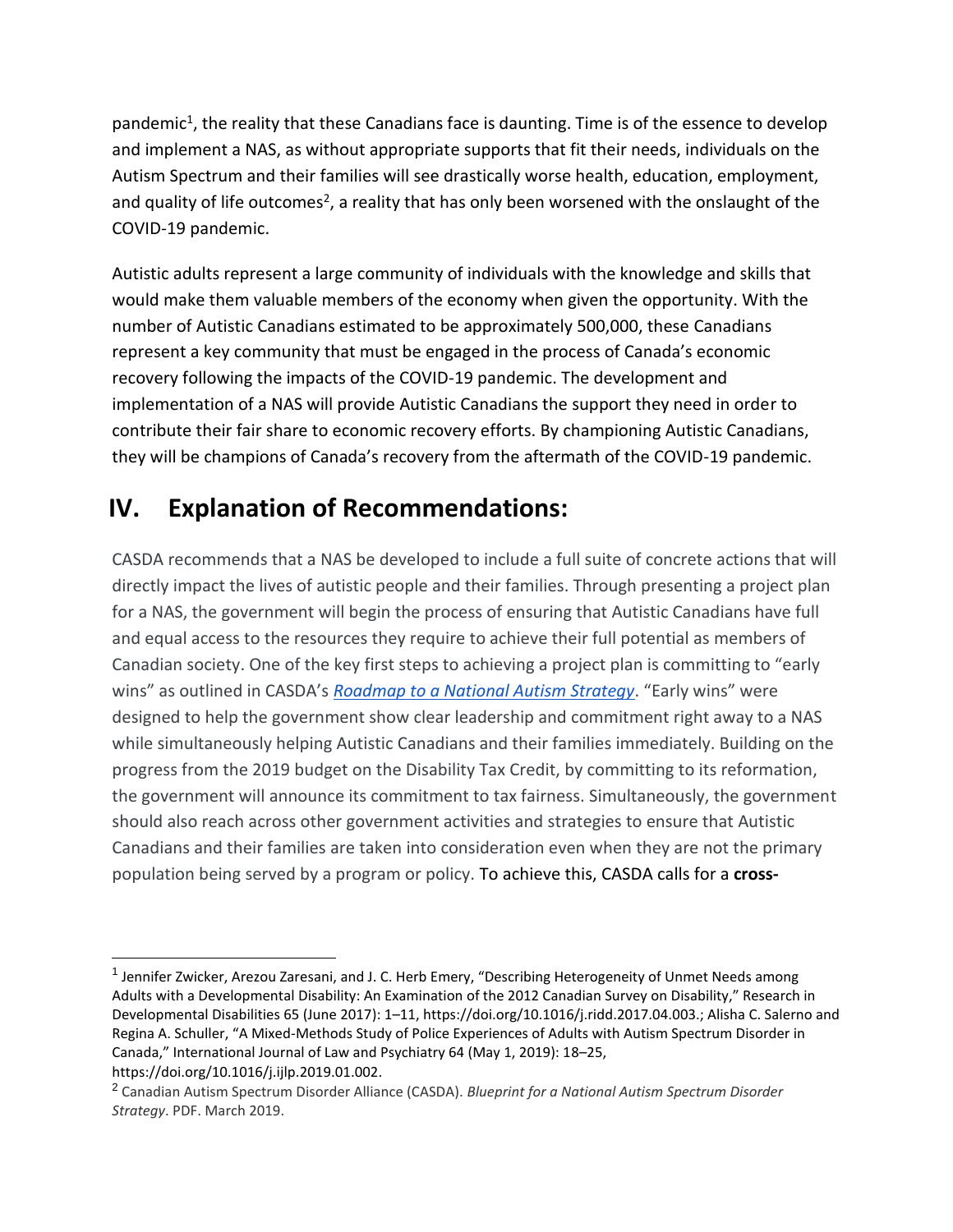#### **government senior civil servant table meeting at regular intervals to coordinate the development and implementation of the strategy.**

Necessary to the development of a NAS is that it is informed by Autistic Canadians and key stakeholders through meaningful consultations. Without hearing directly from Autistic Canadians and their communities, a NAS runs the risk of potentially increasing barriers that autistic individuals must overcome as a result of residing in Canada. Consultation is vitally important, but CASDA urges government to not proceed as if it were starting from zero and urges the government to be targeted and efficient in its approach. Many of the foundational questions have been posed and answered in previous processes, including the [Canadian Autism](https://www.casda.ca/capp/better-together-capp/)  [Partnership Project](https://www.casda.ca/capp/better-together-capp/) and the 2014 [CASDA National Needs Assessment.](https://www.casda.ca/wp-content/uploads/2019/02/NationalNeedsAssessmentSurvey_July-30.pdf) Autistic Canadians are eager to see government action. CASDA, therefore, recommends that government **engage in meaningful consultations that respectfully build on what has already been researched.** 

In addition to this, to ensure Autistic Canadians and their needs are considered in all government work, and not simply in relation to the NAS, CASDA asks the government to **develop an Autism-informed lens** to be applied to policy proposals. The impact of government on Autistic Canadians goes far beyond programs and policies that specifically target them. Any government program or policy can have a different, and often unintended, impact on an Autistic Canadian relative to another Canadian. Autism is a truly intersectional issue that requires a subtle, cross-government approach.

To prevent the potential further marginalization of Autistic Canadians, CASDA asks government to **develop and apply an Autism-informed lens to its policy development and economic strategies.** This means that Canadians on the Autism Spectrum and their distinct needs are incorporated in a systematic manner into government policy development, ensuring strategies, policies, and investments are inclusive. To support this work, including implementing the Autism-informed lens, and to provide a resource to government's policy and program development within a NAS and outside it, CASDA also asks the government to **develop an Autism Advisory Panel made up of individuals with lived experiences, family members and experts in the field with an emphasis on including Autistic voices.** CASDA recommends that the role of panel members should be advisory in nature and not advocacy toward a particular outcome. Members ought to include autistic people and incorporate an intersectional lens with women, Indigenous peoples, people from rural and remote communities, racialized immigrants and newcomers, and from the LGBTQ+ community.

To ensure that the specific needs of Indigenous communities in Canada are met, a NAS ought to ensure that all Autism programs, and not just those designed specifically for Indigenous people, are culturally safe and appropriate for Indigenous people, and for vulnerable populations.